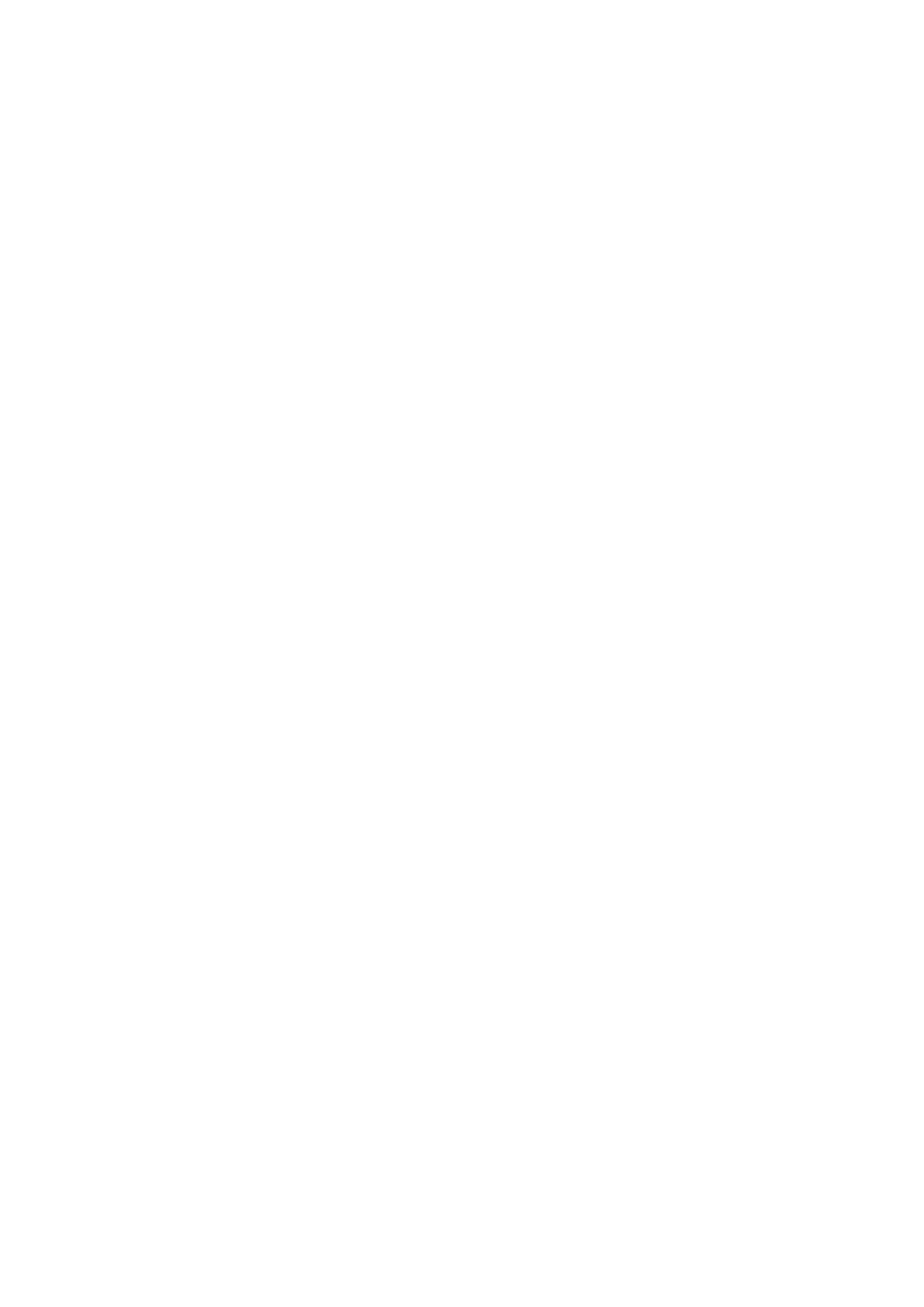### **Contents**

| 4              |
|----------------|
| $\overline{4}$ |
| 5              |
| 6              |
| 7              |
| 8              |
| 9              |
| 10             |
| 11             |
|                |

### Abbreviations

| United Nations 2030 Agenda for Sustainable Development                                                                                             |
|----------------------------------------------------------------------------------------------------------------------------------------------------|
| Active Learning Network for Accountability and Performance in Humanitarian<br>Action                                                               |
| Administration Research Actions Management Information System - Platform<br>for external studies run or funded by the Swiss Federal Administration |
| Core Learning Partnership                                                                                                                          |
| Development Assistance Committee of the OECD                                                                                                       |
| DAC Evaluation Resource Centre                                                                                                                     |
| <b>Evaluation and Corporate Controlling Division</b>                                                                                               |
| Federal Department of Foreign Affairs                                                                                                              |
| Federal Act on the National Languages and Understanding between the<br>Linguistic Communities (Languages Act)                                      |
| Organisation for Economic Co-operation and Development                                                                                             |
| Quality Assurance and Poverty Reduction Section                                                                                                    |
| Results-based management                                                                                                                           |
| Swiss Agency for Development and Cooperation                                                                                                       |
| Sustainable Development Goals                                                                                                                      |
| <b>Swiss Evaluation Society</b>                                                                                                                    |
| <b>Terms of Reference</b>                                                                                                                          |
| United Nations Evaluation Group                                                                                                                    |
|                                                                                                                                                    |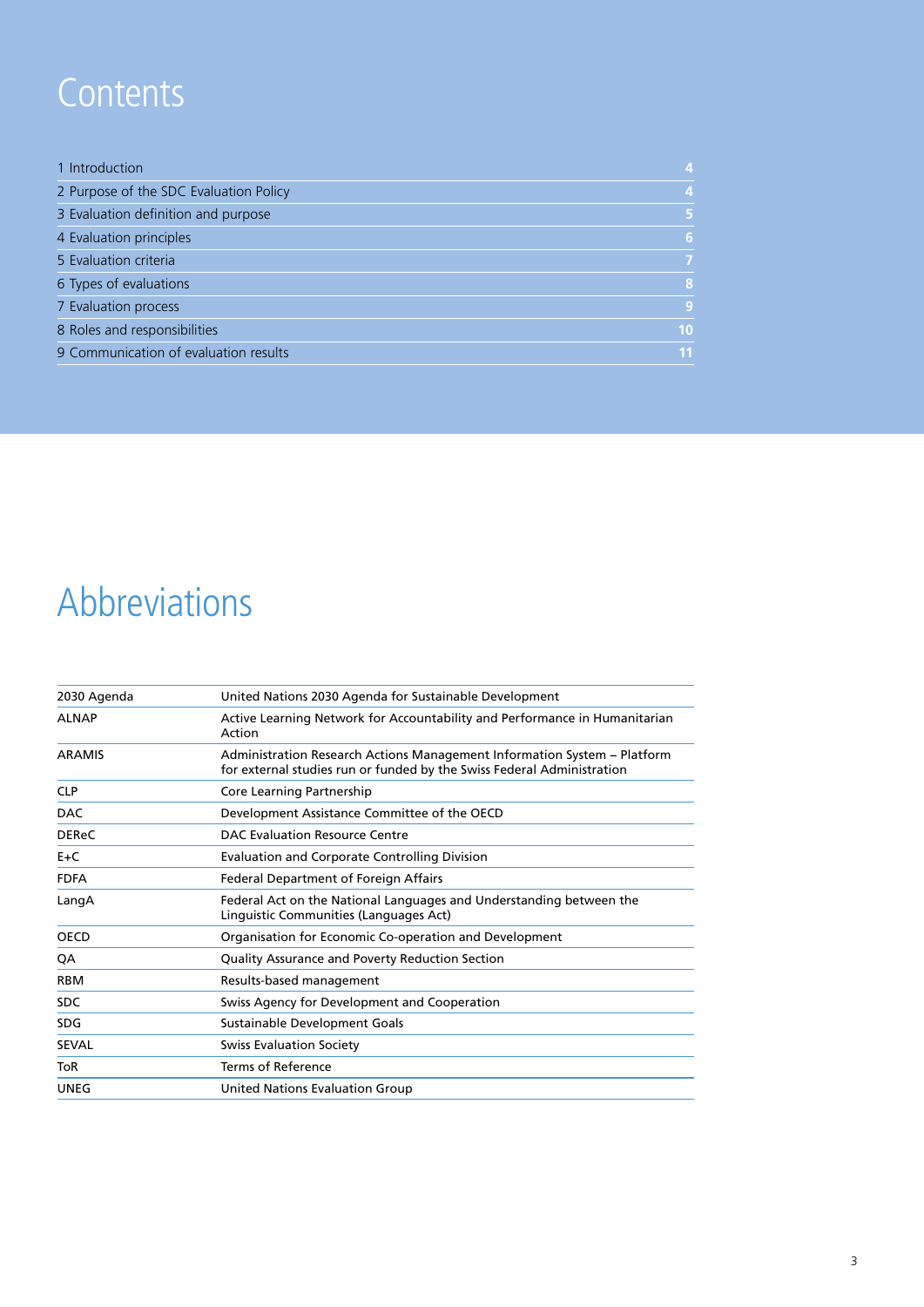## <span id="page-3-0"></span>**1** Introduction

This Evaluation Policy defines the purpose, principles and main responsibilities regarding evaluations at the Swiss Agency for Development and Cooperation (SDC). At a time of increased calls to justify development funding and to demonstrate its effectiveness, the SDC is committed to providing evidence of development results through evaluations as an important source.

International cooperation is increasingly influenced by global determinants. Transboundary challenges call for global solutions involving both local and international actors. Issues of coherence are gaining in importance, and the effectiveness and impact of specific contributions to development cannot be easily attributed. Combined with this is increased political interest in results and accountability, transparent disclosure of development investments and a more specific focus on country systems and the self-responsibility of local partners. The international community is calling for improved coordination and a common approach towards greater effectiveness and efficiency in order to optimise development results. International cooperation has to focus on results from the point of view of incremental change and impact (theory of change). Strategic linkages between global programmes and local initiatives are of key importance in striving to achieve these goals.<sup>1</sup>

Art. 170<sup>2</sup> of the Swiss Federal Constitution lays down the evaluation requirements of the SDC; it stipulates that all federal offices of the Swiss government should review the effectiveness of their measures. In order to implement the SDC's parliamentary mandate in a purposeful, effective and targeted manner, the organisation requires adequate resources and evaluation capacities.

# **2** Purpose of the SDC Evaluation Policy

Evaluation at the SDC is not a stand-alone tool or instrument: it complements other instruments and processes and is an inherent part of the SDC's results-based management (RBM) system. Other tools, such as case studies or assessments, complement the monitoring and evaluation processes but are not covered by this policy.

The SDC Evaluation Policy<sup>3</sup> is primarily addressed to the staff of the SDC but also serves as a source of information for other entities and partners. As the

SDC's framework for evaluations, the policy provides:

- the rationale for evaluations within the SDC: and
- an overview of the evaluation architecture within the SDC.

The Evaluation Policy does not include an in-depth discussion of specific conceptual, methodological or operational aspects.

<sup>1</sup> Busan partnership; Global Partnership for Effective Development Co-operation; 2030 Agenda for Sustainable Development, and SDGs.

<sup>2</sup> Federal Constitution of the Swiss Confederation, of 18 April 1999 (Status as of 1 January 2018). Art. 170 Evaluation of effectiveness. The Federal Assembly shall ensure that federal measures are evaluated with regard to their effectiveness.

<sup>3</sup> The SDC Evaluation Policy is a Category B guidance document with normative character. The SDC's Category B guidance documents are binding.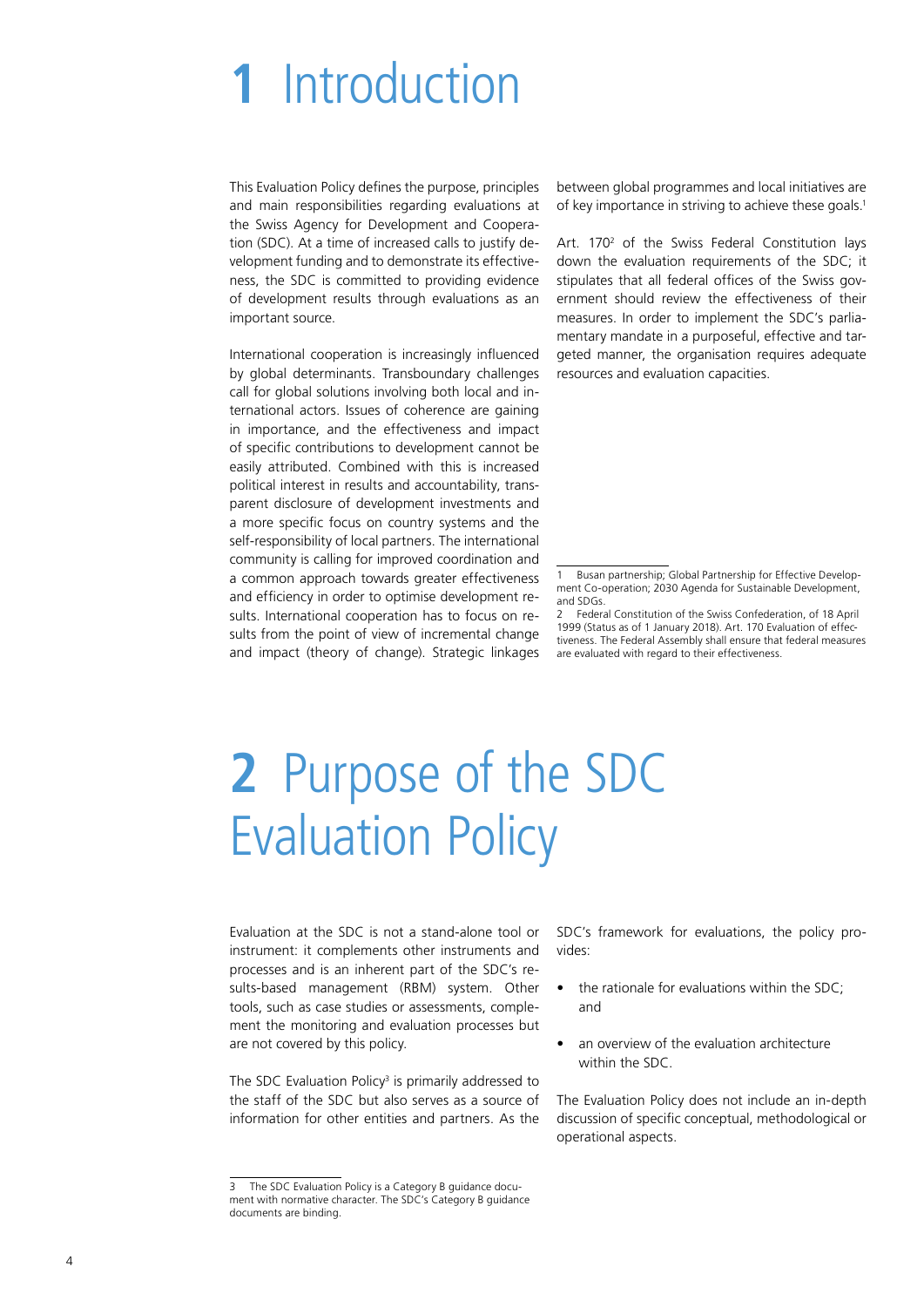# <span id="page-4-0"></span>**3** Evaluation definition and purpose

The SDC adheres to the definition provided by the Development Assistance Committee of the Organisation for Economic Co-operation and Development (OECD DAC), i.e. "An evaluation is an assessment, as systematic and objective as possible, of an ongoing or completed project, programme or policy, its design, implementation and results. The aim is to determine the relevance and fulfilment of objectives, developmental efficiency, effectiveness, impact and sustainability. An evaluation should provide information that is credible and useful, enabling the incorporation of lessons learned into the decision-making process of both recipients and donors."

Evaluation also refers to the process of determining the worth or significance of a development intervention.4

Evaluations can take place before, during and after the implementation of an intervention, strategy or policy. Pre-assessments (ex-ante evaluation, appraisal or assessment) are complementary and are important for determining development effectiveness, but they differ from evaluations focusing on ongoing or completed interventions. This Evaluation Policy does not cover all aspects of preassessments.

#### **Monitoring vs evaluation**

Monitoring refers to a process of systematic gathering, analysing, collating and documenting data at different levels of observation, drawing on various sources of information.

The different monitoring processes are crucial for continued learning and decision-making, especially for steering and adapting ongoing programmes or for investing in new initiatives.

Evaluation refers to specific research that complements monitoring within the SDC's RBM system. Evaluation can seek answers that are not generated by monitoring, such as the causal effect of a project or programme, the relevance of thematic approaches or policies at the SDC or the effectiveness and efficiency of partnership relations.

Evaluations at the SDC serve three interrelated purposes:

- **Learning** with a view to improving the quality and results of development cooperation by gathering knowledge about what works, and why;
- Evidence-based **decision-making** and **steering** of programmes, projects, initiatives, cooperation strategies, networks and policy dialogue for a steady increase in relevance, effectiveness, efficiency, impact and sustainability;
- **Accountability** through reporting and communicating the results of development cooperation to stakeholders (i.e. the FDFA and Parliament) and the wider public in Switzerland and abroad, including beneficiaries.

All evaluations address accountability through an assessment of results. They provide evidence for learning and decision-making, strengthening implementation and improving the design of new development interventions or strategies. Depending on each specific evaluation and context, more emphasis or weight can be placed on learning, steering or accountability.

The use of country systems (monitoring, evaluation and statistical data) is crucial for measuring efficiency and effectiveness. Especially in the context of the 2030 Agenda and global implementation of the SDGs and their targets and indicators, monitoring and evaluation capacities at country level are essential. The SDC is committed to supporting capacity development of evaluation skills and processes in partner countries and beyond.

Current and future challenges in evaluation often require joint reflection and action by development partners. The SDC is therefore engaged in joint learning and adapting of tools, approaches and methodologies and participates in the relevant evaluation networks.

**OECD DAC: Quality Standards for Development Evaluation** 2010. www.oecd.org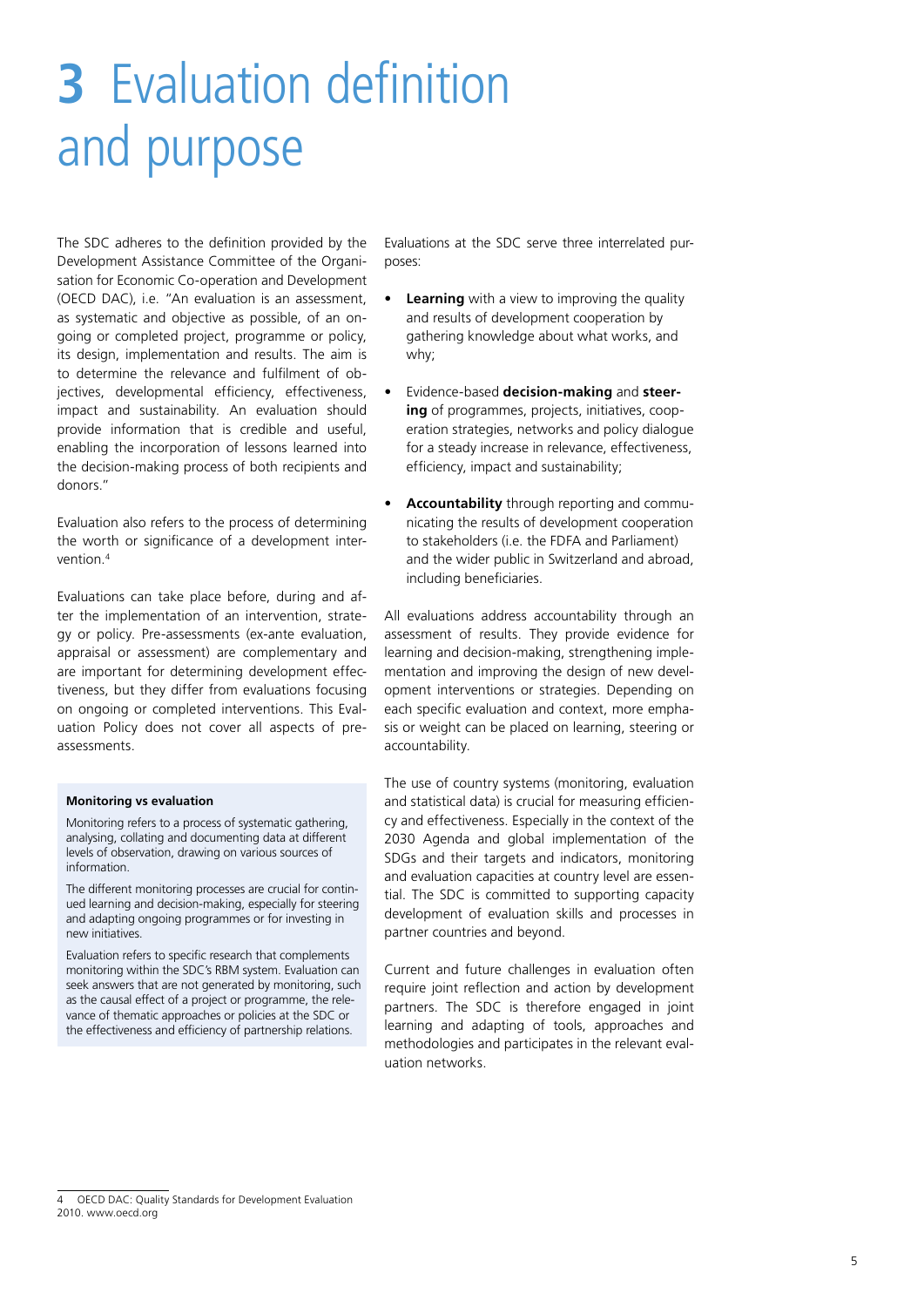## <span id="page-5-0"></span>**4** Evaluation principles

Evaluation at the SDC is guided by the following core principles derived from the OECD DAC5 , AL- $NAP<sup>6</sup>$  and SEVAL<sup>7</sup> quality standards for evaluations<sup>8</sup>:

- 1. **Usefulness**. The evaluation, including the evaluation process and its result, must be designed according to its intended use. Defining the intended users and uses is therefore crucial. The evaluation results must be provided in a timely manner for their intended use.
- 2. **Feasibility**. The evaluation must be conceived and implemented in a context-sensitive and cost-effective manner.
- 3. **Correctness**. The evaluation must be implemented in a manner that is lawful and ethical. Respect and impartiality are non-negotiable criteria. The rights and dignity of all of those involved in an evaluation must be respected.
- 4. **Quality and reliability**. Quality and reliability relate to the personnel, the process and the result of the evaluation. The evaluation must provide appropriate, useful information, based on methodologically sound approaches. The recommendations must be comprehensively and logically linked to the findings.
- 5. **Participation**. The active involvement and participation of the parties concerned is essential for ensuring ownership and use of evaluation results. Evaluation findings are relevant to donors and recipients. Terms of Reference should address the issues of concern of each partner.
- 6. **Impartiality and independence**. High-quality evaluations require evidence that is objective and credible. Development evaluation processes must be impartial and independent of programme design, management and implementation. The views of evaluators in the evaluation reports are respected as an independent view-

point. No pressure is exerted on them to adapt their views or formulations. The SDC responds to their recommendations with a written Management Response.

- 7. **Transparency**. Evaluations, including the process, data, conclusions and recommendations, Management Response and follow-up measures must be publicly available to allow for accountability and lessons learned.
- 8. **Partnership**. Wherever feasible, the SDC conducts evaluations in coordination with other agencies and partners (donors, governments, NGOs, etc.).<sup>9</sup> The SDC's evaluations of contributions to multilateral organisations and development banks are based on the principle of subsidiarity.<sup>10</sup>

These eight principles apply to all parties involved in the evaluation process and are safeguarded by the commissioning unit (through an appointed person responsible for the evaluation process) throughout the entire evaluation process.

<sup>5</sup> OECD DAC: Principles for evaluation of development assistance 1991. www.oecd.org

<sup>6</sup> ALNAP. Strengthening humanitarian action through evaluation and learning. www.alnap.org

<sup>7</sup> Evaluation standards of the Swiss Evaluation Society, 9 September 2016, www.seval.ch

<sup>8</sup> Additionally, the UNEG Ethical Guidelines for Evaluation (www.unevalutions.org) and the ALNAP Evaluation of Humanitarian Action Guide (www.alnap.org) list a series of elements that are also relevant and should be consulted for SDC evaluations. The ALNAP guide describes the 'Do No Harm' principle, and the UNEG guide emphasises systematic enquiry, competence, integrity, honesty, respect for people, and responsibilities for general and public welfare in their ethical guidance.

The OECD DAC Guidance for Managing Joint Evaluations (http://www.oecd.org/dac/evaluation/37512030.pdf) should be used as the basis for joint evaluation processes.

<sup>10</sup> The SDC uses results and evidence from evaluations conducted by these organisations, external assessments or evaluation processes (e.g. MOPAN). The SDC does not evaluate activities of multilateral organisations or development banks.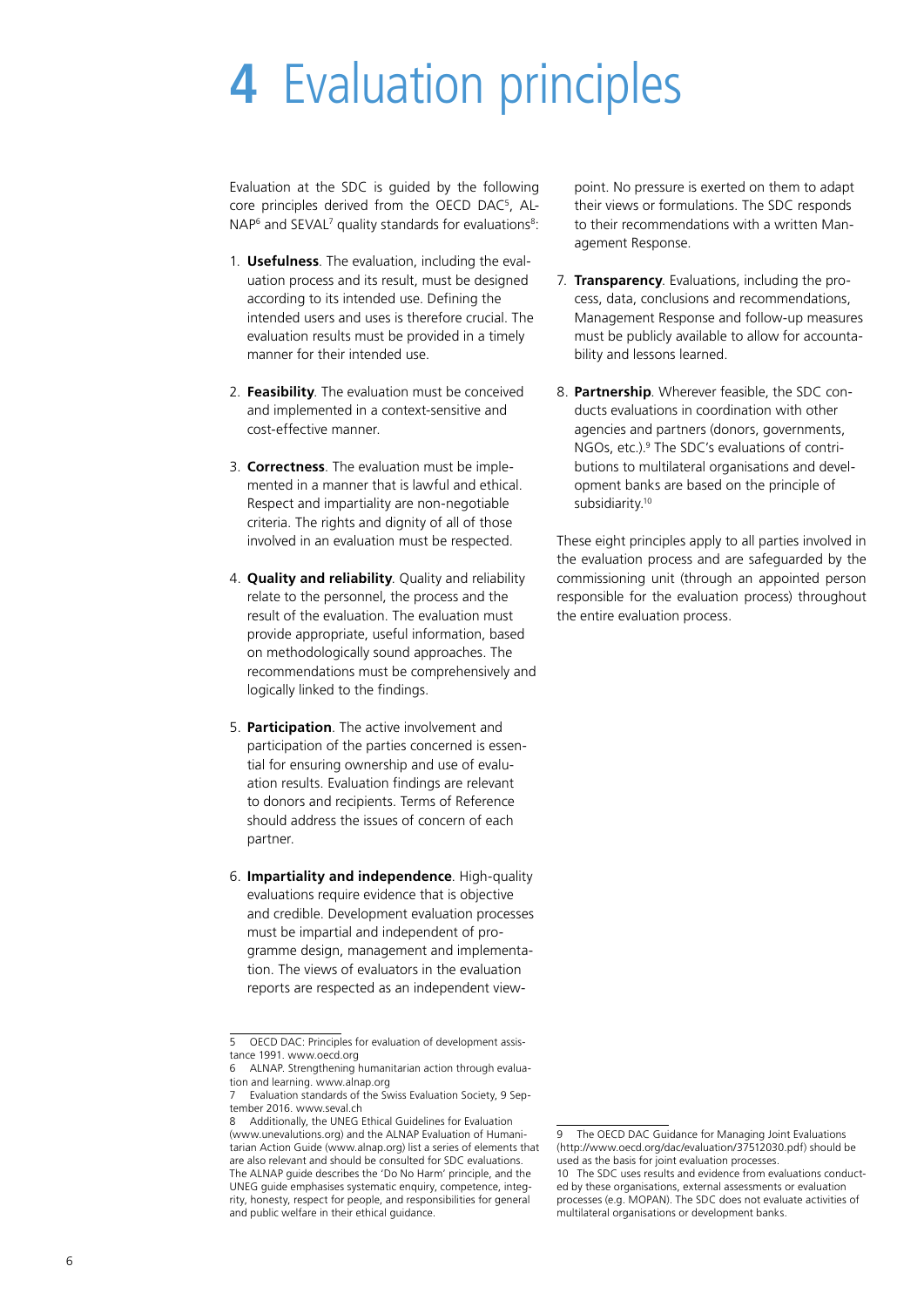# <span id="page-6-0"></span>**5** Evaluation criteria

When planning an evaluation, the following criteria – based on the OECD DAC criteria for evaluating development assistance<sup>11</sup> – must always be taken into consideration. Evaluations in the context of humanitarian aid should also include the additional criteria listed below, based on the ALNAP Evaluation of Humanitarian Action Guide.12 If a criterion is considered irrelevant, this should be explicitly stated in the evaluation concept note, Approach Paper or Terms of Reference. **It is not mandatory to use all evaluation criteria; on the contrary, the SDC encourages increased focus on evaluations for specific uses and users.**

- **Relevance**. The extent to which a programme is suited to the priorities and policies of the target group, recipient and donor. *Is the intervention relevant in relation to the goals and policies of Swiss development cooperation and the needs and priorities of partner countries and target groups?*
- **Effectiveness**. A measure of the extent to which a programme attains its objectives. T*o what extent were the objectives (outcomes) achieved or are likely to be achieved?*
- **Efficiency**. Efficiency measures the results qualitative and quantitative – in relation to the inputs. *Are there more cost-effective ways for achieving the same results?*
- **Impact**. The positive and negative changes produced by a development intervention, directly or indirectly, intended or unintended. *What are the intended and unintended effects of the programme, including the effects on the beneficiaries and others?*
- **Sustainability**. Sustainability is concerned with measuring whether the benefits of an activity are likely to continue after donor funding has been withdrawn. *To what extent will effects be maintained when the SDC's support has come to an end?*

Additional criteria for humanitarian aid evaluations (to be considered as described above):

- **Connectedness**. The extent to which activities of a short-term emergency nature are carried out in a context that takes longer-term and interconnected problems into account. Replaces the sustainability criterion used in development evaluations.
- **Coverage**. The extent to which major population groups facing life-threatening suffering were reached by humanitarian action.
- **Coherence**. The extent to which security, developmental, trade, and military policies as well as humanitarian policies are consistent and take humanitarian and human rights considerations into account.
- **Coordination**. The extent to which the interventions of different actors are harmonised with each other, promote synergy, avoid gaps, duplication and resource conflicts (often part of effectiveness).

<sup>11</sup> OECD DAC: Criteria for Evaluating Development Assistance. www.oecd.org

<sup>12</sup> https://www.alnap.org/system/files/content/resource/files/ main/alnap-evaluation-humanitarian-action-2016.pdf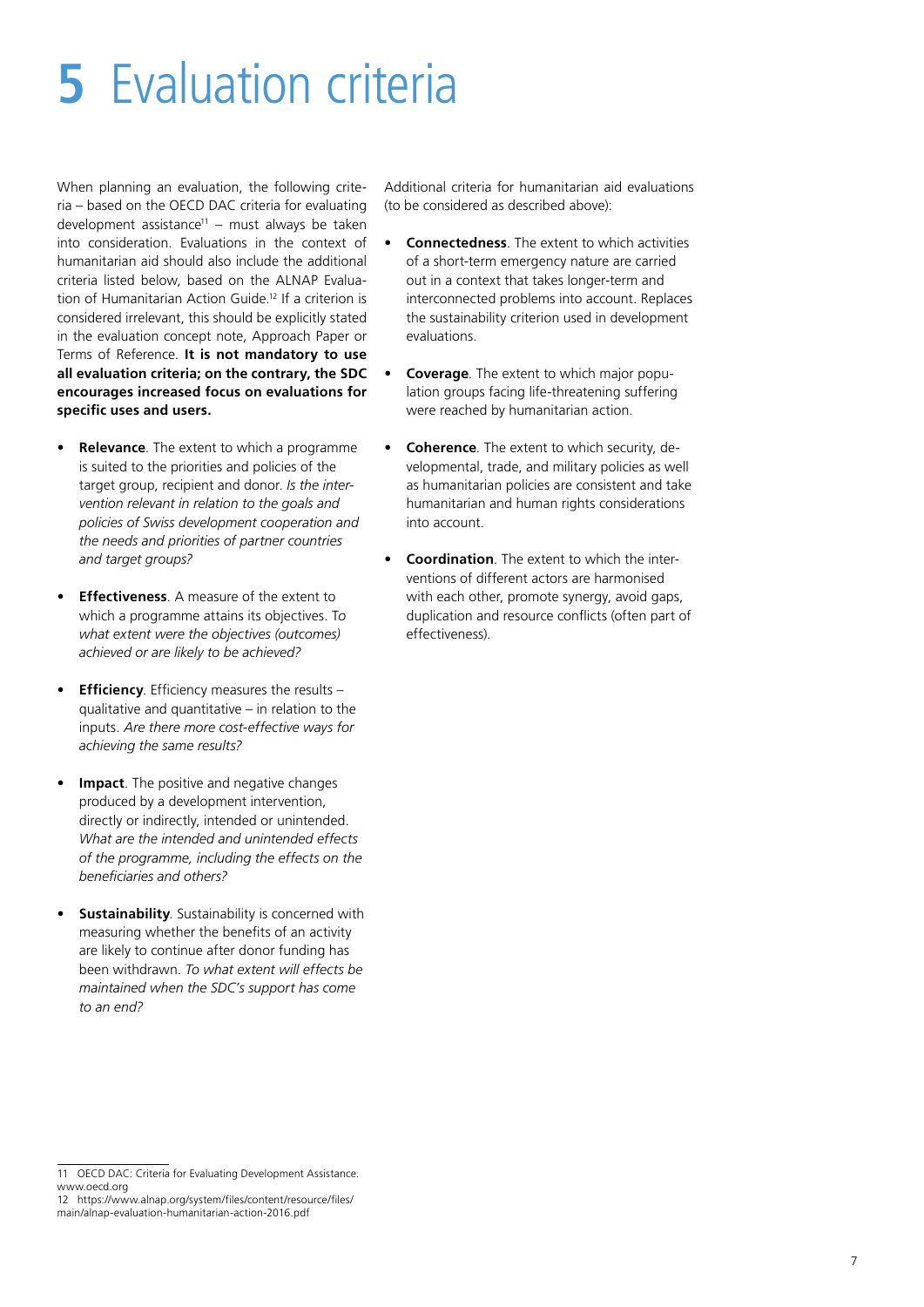# <span id="page-7-0"></span>**6** Types of evaluations

A variety of types of evaluations are possible, depending on the requirements of those commissioning the evaluation. The different types, as listed by the OECD DAC, can be clustered into four dimensions, i.e. by **unit of analysis** (institution, policy, strategy, theme, sector, programme, project), **timing** (ex-ante, real-time, mid-term, formative and ex-post), **approach** (theory-based, impact, developmental, utilisation-focused, meta, etc.), and **relationship to the subject** (independent, self-evaluation):

The SDC considers all evaluations to be strategic within its RBM system but differentiates between the following commissioning entities:

- **Evaluations commissioned by the senior management and managed** by the Evaluation and Corporate Controlling Division (E+C);
- **Evaluations commissioned by the operational units** of the four SDC departments, or the Swiss cooperation offices abroad.

The most common types of evaluation are (in alphabetical order):

| Type of evaluation <sup>13</sup>   | Short description <sup>14</sup>                                                                                                                                                                                                       |
|------------------------------------|---------------------------------------------------------------------------------------------------------------------------------------------------------------------------------------------------------------------------------------|
| Cooperation strategy<br>evaluation | Mid-term or end-term evaluation of a country or regional cooperation strategy. Often of a summative <sup>15</sup> or<br>formative <sup>16</sup> nature.                                                                               |
| Impact evaluation <sup>17</sup>    | Impact evaluations establish the causal effect of a project, programme or policy on one or several out-<br>come(s). Usually conducted for greater evidence before up-scaling innovations.                                             |
| Institutional evaluation           | Sector-wide, organisational or partner evaluations based on overarching institutional objectives. Frequently<br>uses developmental approaches. <sup>18</sup>                                                                          |
| Joint evaluation                   | An evaluation in which different donors and/or partners participate. Potential benefits include mutual<br>edipacity development, joint learning, harmonisation, reduced transaction costs, and broader scope. <sup>19</sup>           |
| Meta evaluation                    | Meta evaluations are designed to aggregate findings from a series of evaluations. They can also be used to<br>denote the rating of an evaluation to judge its quality and/or assess the performance of the evaluators. <sup>20</sup>  |
| Programme/<br>project evaluation   | Mid-term or end-term evaluation of a programme/project or a set of programmes/projects within the SDC's<br>operational departments. External evaluations are the norm; sometimes also conducted with the participa-<br>tion of peers. |
| Self-evaluation                    | Self-evaluation is an evaluation by those who are entrusted with the design and delivery of a development<br>intervention. <sup>21</sup> Self- or internal evaluations are mainly used for learning purposes.                         |
| Thematic evaluation                | Evaluation of a selection of development interventions, all of which address a specific development priority<br>that cuts across countries, regions and sectors. <sup>22</sup>                                                        |

15 Summative evaluations are conducted at the end of a programme or project in order to determine the extent to which anticipated results (mainly outcomes) have been achieved. Summative evaluations can be combined with formative evaluations.

20 Definition from the OECD DAC Glossary of Key Terms in Evaluation and Results-Based Management.

<sup>13</sup> The list of types is not exclusive; different combinations of types are possible.

<sup>14</sup> http://www.betterevaluation.org/ provides additional useful information. The OECD DAC Glossary of Key Terms in Evaluation and Results-Based Management provides definitions of the most frequently used terms.

<sup>16</sup> Formative evaluations seek to improve the performance of ongoing programmes or projects. The main use is for learning, steering and management. Formative evaluations can be combined with summative evaluations.

<sup>17</sup> Useful information can be found at http://www.3ieimpact.org/en/

<sup>18</sup> A developmental evaluation is an evaluation approach that can help social innovators develop social change initiatives in complex or uncertain environments. http://www.betterevaluation.org/en/plan/approach/developmental\_evaluation

<sup>19</sup> The OECD DAC's Guidance for Managing Joint Evaluations should be used as a basis for joint evaluation processes. http://www. oecd.org/dac/evaluation/37512030.pdf

<sup>21</sup> Definition from the OECD DAC Glossary of Key Terms in Evaluation and Results-Based Management.

<sup>22</sup> Definition from the OECD DAC Glossary of Key Terms in Evaluation and Results-Based Management.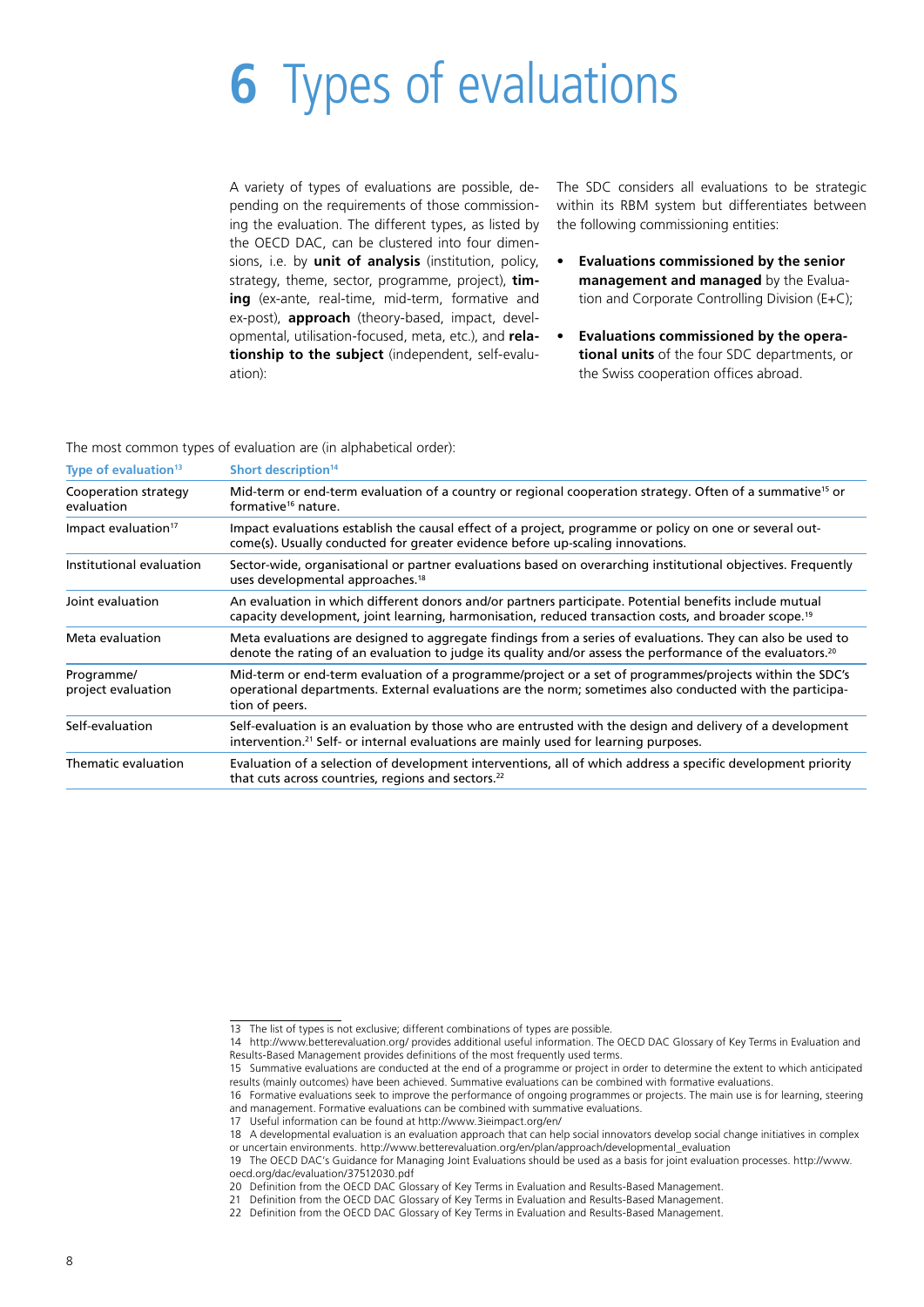# <span id="page-8-0"></span>**7** Evaluation process

All evaluations at the SDC follow a six-step process<sup>23</sup>, independent of the evaluation type or the commissioning unit (i.e. the SDC's senior manage-

ment or the operational units). The following process constitutes a minimum standard; any deviances should be duly justified.

23 SDC guidance tools regarding the evaluation process are

available at https://www.shareweb.ch/site/qa.

|  | <b>Evaluation step</b>                                      | <b>Brief description and key documents</b>                                                                                                                                                                                                                                                                                               |
|--|-------------------------------------------------------------|------------------------------------------------------------------------------------------------------------------------------------------------------------------------------------------------------------------------------------------------------------------------------------------------------------------------------------------|
|  | 1. Define the evaluation<br>subject                         | Develop an initial description of the evaluation subject (programme, project, strategy, policy, etc.). Base the<br>evaluation on an existing theory of change or programme logic. This initial step ensures the use orientation<br>of the evaluation: why is an evaluation needed, and who will use the evaluation results and what for? |
|  | 2. Frame the boundaries<br>of the evaluation                | Define the purpose, the scope and the specific questions of the evaluation. Also clarify who should partici-<br>pate in the evaluation (in a reference group, core learning partnership, etc.) so as to ensure ownership and<br>acceptance of the evaluation results.                                                                    |
|  |                                                             | Terms of Reference (ToR) or an Approach Paper (AP) describe the background and context, purpose, objec-<br>tive, scope and timeline of the evaluation.                                                                                                                                                                                   |
|  | 3. Select an evaluator                                      | Select an evaluator (or team of evaluators) through (international) competitive bidding.                                                                                                                                                                                                                                                 |
|  |                                                             | > The contract with the winning bidder sets out the terms of the mandate. Self-evaluations are also based<br>on clear ToR and/or specifications for the internal evaluation team.                                                                                                                                                        |
|  | 4. Ensure a<br>methodological<br>sound evaluation           | The SDC's evaluation principles must be safeguarded through the whole process.                                                                                                                                                                                                                                                           |
|  |                                                             | The Inception Report (IR), prepared by the evaluator(s), summarizes the main findings of the preparation<br>phase and clarifies the evaluation process, including all methods and methodological issues.                                                                                                                                 |
|  | 5. Report on, and<br>support use of,<br>evaluation findings | Draft findings should be discussed and validated with key stakeholders. The evaluators are asked to produce<br>an independent, high-quality and use-oriented report.                                                                                                                                                                     |
|  |                                                             | The final Evaluation Report provides direct and explicit evaluative answers to the key questions. The report<br>explains the methods and methodologies used and describes the findings, challenges and shortcomings and<br>provides conclusions and recommendations.                                                                     |
|  | 6. Ensure a formal<br><b>Management</b><br>Response         | A formal Management Response by the commissioning unit that acknowledges the value of the evaluation's<br>findings and recommendations within the current context and provides a strategic orientation of its use,<br>including actions to be taken and responsibilities.                                                                |
|  |                                                             | The SDC is committed to ensuring that Management Responses are complete, published and followed-up on.                                                                                                                                                                                                                                   |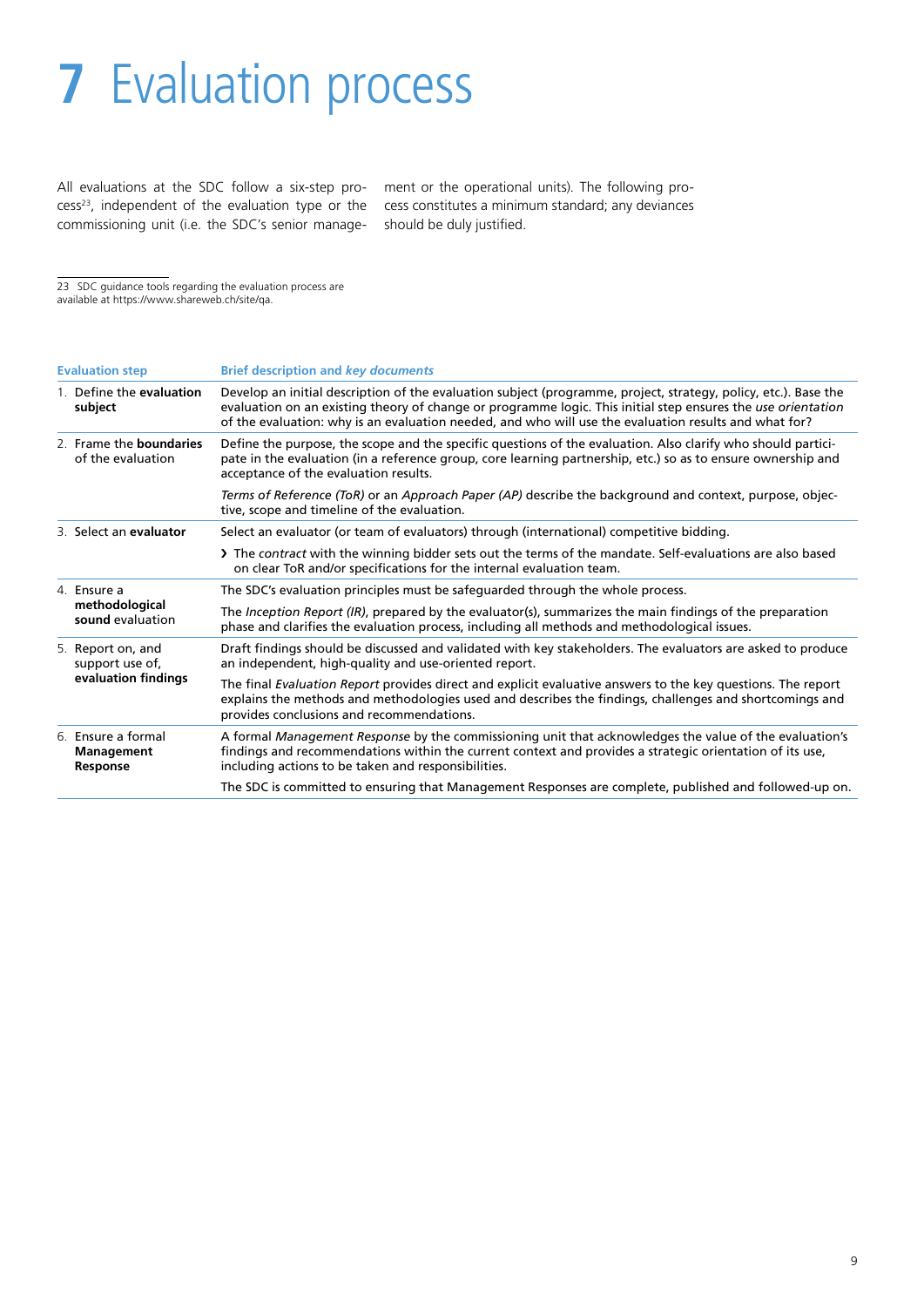## <span id="page-9-0"></span>**8** Roles and responsibilities

### **The SDC's senior management**

The SDC's senior management delegates responsibility for conducting evaluations of a primarily institutional nature to the Evaluation and Corporate Controlling Division (E+C). The senior management approves the evaluation schedule on an annual basis. The senior management is responsible for approving and ensuring the production of Management Responses to these evaluations.

#### **Evaluation and Corporate Controlling Division (E+C)**

The E+C Division is responsible within the SDC for planning, organising and commissioning the evaluations ordered by the SDC's senior management. The E+C Division is also responsible for the publication and follow-up of Management Responses to these evaluations.

The E+C Division assures high evaluation standards in all their evaluations and advises the Quality Assurance and Poverty Reduction Section (QA) on adequate guidance for all evaluations. The E+C Division also participates in international joint evaluations and represents the SDC in national and international evaluation networks.

The E+C Division coordinates its activities with other evaluation units of the Federal Administration. By disseminating the evaluation results to the public, parliamentary commissions, etc., the E+C Division actively contributes to ensuring transparent access to evidence-based results and thereby public legitimacy of international cooperation.

The E+C Division has a specific evaluation budget for the performance and follow-up of evaluations and for strengthening evaluation capacities among its partners, as well as for maintaining its own skills and capacity building.

#### **Operational units (at head office and Swiss cooperation offices)**

The operational units of all SDC departments and Swiss cooperation offices (SCOs) conduct evaluations of strategic interest to them. They have the following role in evaluation:

- Planning and coordinating evaluations according to international and Swiss evaluation standards, including conformity with the SDC Evaluation Policy;
- Formulating a Management Response for all evaluations commissioned, used in the im-

plementation of recommendations and for follow-up;

- Ensuring the future evaluability of programmes (i.e. explicit theories of change, results matrix, baselines, monitoring information);
- Contributing to corporate knowledge management. The operational units ensure adequate dissemination of evaluation results, lessons learned and recommendations;
- Publishing the evaluation report (including the Management Response) in the Swiss government's 'External Studies' database<sup>24</sup>;
- Collaborating on evaluations carried out by the E+C Division, e.g. in coordination and management tasks, participation in reference or steering groups or core learning partnerships (CLPs), provision of data and information, participation in interviews or focus group discussions.

#### **Quality Assurance and Poverty Reduction Section (QA)**

The Quality Assurance and Poverty Reduction Section (QA) advises and supports the operational units on the conceptual and methodical aspects of evaluations. QA contributes to strengthening the results-based focus and to promoting a learning-oriented operational management by using evaluations as an integral part of a comprehensive monitoring and evaluation concept (RBM). QA provides the necessary training and capacity development for this purpose and formulates the corresponding standards and guiding documents.

<sup>24</sup> https://www.admin.ch/gov/en/start/documentation/studies. html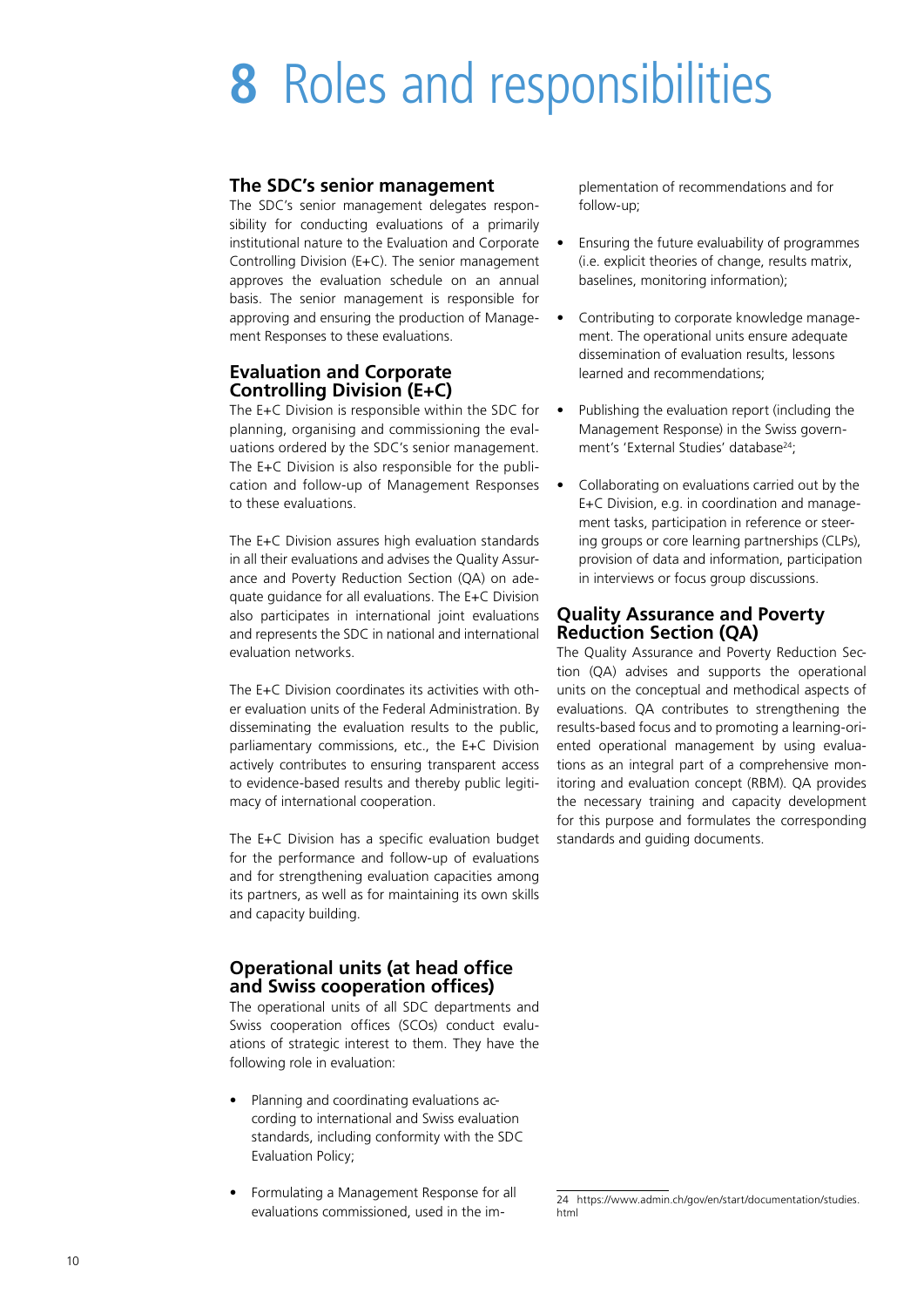## <span id="page-10-0"></span>**9** Communication of evaluation results

Communication of evaluation results is a prerequisite for (institutional) learning, steering, transparency and accountability. The SDC strives for full transparency and therefore ensures that evaluation reports, including the corresponding Management Responses, are made publicly available. The evaluations commissioned by the SDC's senior management are published on DEReC, the FDFA's website, the public database of external studies/evaluations of the Swiss Federal Administration and ARAMIS. All other evaluation reports (including the Management Response) are made available in the public database on external studies/evaluations of the Swiss Federal Administration. A plan for the dissemination of the Evaluation Report should be established as part of the ordinary planning of an evaluation.

As well as the Evaluation Report, its summary and Management Response, additional publications for key stakeholders should also be considered. Evaluation evidence and recommendations should be easily accessible to a non-specialist public.<sup>25</sup> Therefore, information leaflets, image and video material, fact sheets or targeted reports such as Reports on Effectiveness should be produced on the basis of Evaluation Reports so as to promote public awareness and discussion of international cooperation and humanitarian aid. It is of key importance that the dissemination of such information should be targeted, reader friendly and in step with present-day communication standards.

<sup>25</sup> Art. 7 Languages Act (LangA) "The federal authorities shall endeavour to ensure that their language is appropriate, clear and comprehensible and shall ensure that gender-appropriate wording is used."